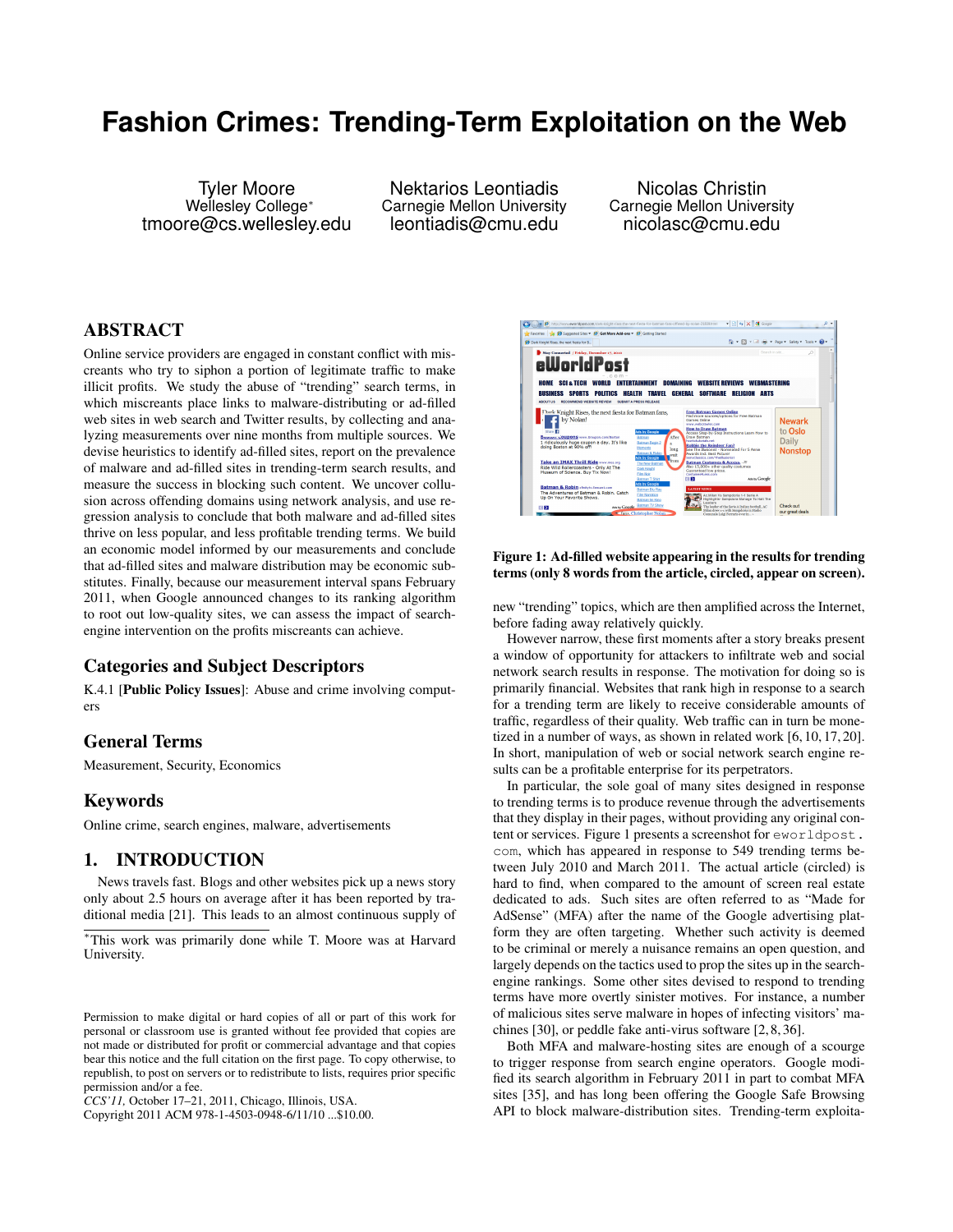tion makes both MFA and malware sites even more dynamic than they used to be, thereby complicating the defenders' task.

This paper provides the first large-scale measurement and analysis of trending-term exploitation on the web. Based on a collection of over 60 million search results and tweets gathered over nine months, we characterize how trending terms are used to perform web search-engine manipulation and social-network spam. An important feature of our work is that we bring an outsider's perspective. Instead of relying on proprietary data tied to a specific search engine, we use comparative measurements of publicly observable data across different web search engines (Google, Yahoo!/Bing) and social network (Twitter) posts.

Our specific contributions are as follows. We (1) provide a methodology to automate classification of websites as MFA, (2) show salient differences between tactics used by MFA site operators and malware peddlers, (3) construct an economic model to characterize the trade-offs between advertising and malware as monetization vectors, quantifying the potential profit to the perpetrators, and (4) examine the impact of possible intervention strategies.

The rest of this paper is organized as follows. We introduce our measurement and classification methodology in Section 2. We analyze the measurements collected in Section 3 to characterize trending-term exploitation on the web. Notably, we uncover collusion across offending domains using network analysis, and we use regression analysis to conclude that both malware and MFA sites thrive on less popular and profitable trending terms. We then use these findings to build an economic model of attacker revenue in Section 4, and examine the effect of search-engine intervention in Section 5. We compare our study with related work in Section 6, before drawing brief conclusions in Section 7.

### 2. METHODOLOGY

We start by describing our methodology for data collection and website classification. At a high level, we need to issue a number of queries on various search engines for current trending terms, follow the links obtained in response to these queries, and classify the websites we eventually reach as malicious or benign. Within the collection of malicious sites so obtained, we have to further distinguish between malware-hosting sites and ad-laden sites. Moreover, we need to compare the results obtained with those collected from "ordinary," rather than trending, terms.

The data collection hinges on a number of design choices that we discuss and motivate here. Specifically, we must determine how to build the corpus of trending terms to use in queries ("*trending set*"); identify a set of control queries ("*control set*") against which we can compare responses to queries based on trending terms; decide on how frequently, and for how long, we issue each set of queries; and find mechanisms to classify sites as benign, malware-distributing, and MFA.

### 2.1 Building query corpora

Building a corpus of trending terms is not in itself a challenging exercise. Google, through Google Hot Trends [15], provides a list of twenty current "hot searches," which we determined, through pilot experiments, to be updated hourly. Likewise, Twitter avails a list of ten trending topics [37] and Yahoo! gives a "buzz log" [38] containing the 20 most popular searches over the past 24 hours.

These different lists sometimes have very little overlap. For instance, combining the 20 Yahoo! Buzz logs, 20 Google Hot Trends, and 10 Twitter Trending Topics, it is not uncommon to find more than 40 distinct trending terms over short time intervals. This would seem to make the case for aggregating all sources to build our query corpus. However, all search APIs limit the rate at which queries can be issued. We thus face a trade-off between the time granularity of our measurements and the size of our query corpus. Trending set. Fortunately, we can capture most of the interesting patterns we seek to characterize by solely focusing on Google Hot Trends. Indeed, a recent measurement study conducted by John et al. [17] shows that over 95% of the terms used in search engine manipulation belong to the Google Hot Trends. However, because Twitter abuse may not necessarily follow the typical search engine manipulation patterns, we use both Google Hot Trends and the Twitter current trending topics in our Twitter measurements.

Hot trends, by definition, are constantly changing. We update our trending term corpus every hour by simply adding the current Google Hot Trends to it. Determining when a term has "cooled" and should be removed from the query corpus is slightly less straightforward. We could simply remove terms from our query corpus as soon as they disappear from the list of Google Hot Trends. However, unless all miscreants stop poisoning search results with a given term as soon as this term has "cooled," we would likely miss a number of attempts to manipulate search engine results. Furthermore, Hot Trends are selected based upon their rate of growth in query popularity. Terms that have fallen out of the list in most cases still enjoy a sustained period of popularity before falling.

We ran a pilot experiment collecting Google and Twitter search results on 20 hot terms for up to four days. As Figure 2(a) shows, 95% of all unique Google search results and 81% of Twitter results are collected within three days. Thus, we settled on searching for trending terms while they remain in the rankings, plus up to three days after they drop out of the rankings.

Control set. It is necessary to compare results from the trending set to a control set of consistently popular search terms, to identify which phenomena are unique to the trending nature of the terms as opposed to their overall popularity. We build a control list of the most popular search terms in 2010 according to Google Insights for Search [13]. Google lists the top 20 most popular search terms for 27 categories. These reduce to 495 unique search terms, which we use as a control set.

### 2.2 Data collection

For each term in our trending and control sets, we run automated searches on Google and Yahoo! between July 24, 2010 and April 24, 2011. We investigate MFA results throughout that period, and study the timeliness of malware identification between January 26 and April 24, 2011. We study Twitter results gathered between March 10 and April 18, 2011.

We use the Google Web Search API [1] to pull the top 32 search results for each term from the Google search engine, and the Yahoo! BOSS API to fetch its top 100 Yahoo! results for each term. Since the summer of 2010 Yahoo! and Bing search results are identical [23]. Consequently, while in the paper we refer to Yahoo! results, they should also be interpreted as those appearing on Bing. Likewise, we use the Twitter Atom API to retrieve the top 16 tweets for each term in Google's Hot Trends list and Twitter's Current Trends list. We resolve and record URLs linked from tweets, as well as the authors of these tweets linking to other sites.

Because all these APIs limit the number of queries that can be run, we had to limit the frequency with which we ran the search queries. To better understand the trade-offs between search frequency and comprehensiveness of coverage, we selected 20 terms from a single trending list and ran searches using the Google API every 10 minutes for one week. We then compared the results we could obtain using the high-frequency sampling to what we found when sampling less often. The results are presented in Figures 2(b) and 2(c). Sampling once every 20 minutes, rather than every 10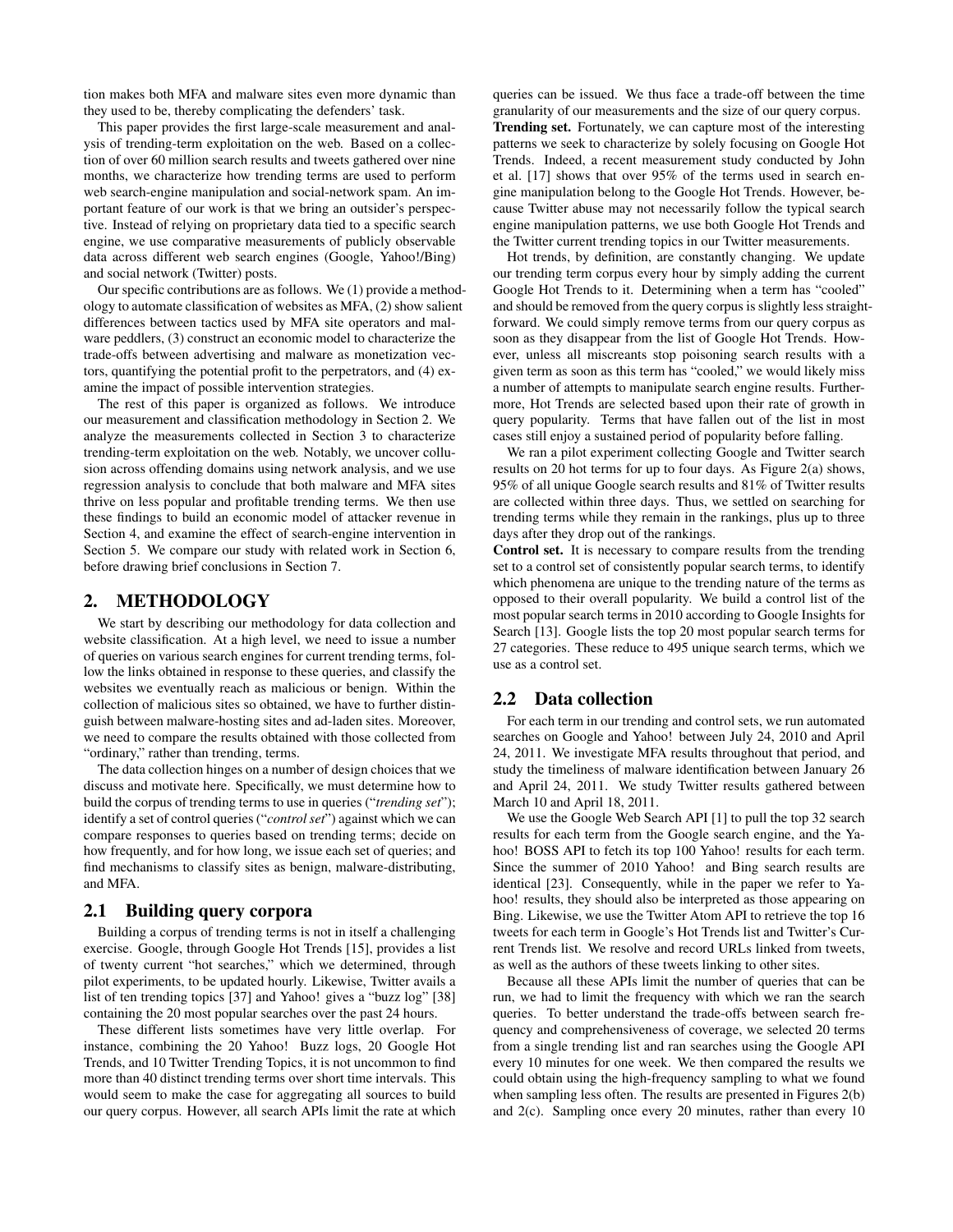



(a) New search results as a function of time in Twitter and Google. More than 80% of Google results appear within 3 days, while Twitter continuously produces new results.





(c) Number of distinct URLs that we failed to collect using different collection inter-<br>vals The measurement lasted for two The measurement lasted for two weeks using a fixed set of terms that was trending at the beginning of the experiment

#### Figure 2: Calibration tests weigh trade-offs between comprehensiveness and efficiency for collecting trending-term results.

minutes, caused 4% of the Google search results to be missed. Slower intervals caused more sites to be missed, but only slightly: 85% of the search results found when reissuing the query every 10 minutes could also be retrieved by sampling only once every 4 hours. So, even for trending topics, searching for the hot terms once every four hours provides adequate coverage of Google results. For consistency, we used the same interval on Twitter despite the higher miss rate. Twitter indeed continues producing new results over a longer time interval, primarily due to the "Retweet" function which allows users to simply repost existing contents.

### 2.3 Website classification

We next discuss how we classified websites as benign, malwaredistributing, or ad-filled. We define a website as a set of pages hosted on the same second-level DNS domain. That is, this. example.com and that.example.com belong to the same website.<sup>1</sup> While we realize that different websites may be hosted on the same second-level domains, they are ultimately operated or endorsed by the same entity – the owner of the domain. Hence, in a slight abuse of terminology we will equivalently use "website" and "domain" in the rest of this discussion.

Malware-distributing sites. We pass all search results to Google's Safe Browsing API, which indicates whether a URL is currently infected with malware by checking it against a blacklist. Because the search results deal with timely topics, we are only interested in finding which URLs are infected near the time when the trending topic is reported. However, there may be delays in the blacklist updates, so we keep checking the results against the blacklist for 14 days after the term is no longer hot.

When a URL appears in the results and is only later added to the blacklist, we assume that the URL was already malicious but not yet detected as such. It is, of course, also possible that the reason the URL was not in the blacklist is that the site had not yet been infected. In the case of trending terms, however, a site appearing in results indicates a likely compromise, since the attacker's modus operandi is to populate compromised web servers with content that reflects trending results [17].

The possibility of later compromise further justifies our decision to stop checking the search results against the blacklist after two weeks have passed. While it is certainly possible that some malware takes more than two weeks to be detected, the potential for prematurely flagging a site as compromised also grows with time. Indeed, in a study of spam on Twitter [10], the majority of tweets flagged by the Google Safe Browsing API as malicious were not added to the blacklist until around a month had passed. We suspect that many of the domains marked as malicious were in fact only compromised much later. Consequently, our decision to only flag malware detected within two weeks is a conservative one that minimize false positives while slightly increasing false negatives.

Dealing with long-delayed reports of malware poses an additional issue for terms from the control set, because these search results are more stable over time. Sometimes a URL appears in the results of a term for years. If that website becomes infected, then it would clearly be incorrect to claim that the website was infected but undetected the entire time. In fact, most malware appearing in the results for the control set are for websites that have only recently "pushed" their way into the top search results after having been infected. For these sites, delays in detection do represent harm.

We thus exclude from our analysis of malware in the control set URLs that appeared in the results between December 20-31, 2010, when we began collecting results for the control set. To eliminate the potential for edge effects, our analysis of malware does not begin until January 26, 2011. As in the trending set, we also only flag results as malware when they are detected within 14 days.

Finally, we note that sometimes malware is undetected by the SafeBrowsing API on the top-level URL, but that URLs loaded externally by the website are blocked. Consequently, our analysis provides an upper bound on malware success.

MFA sites. Automated identification of MFA sites is a daunting task. There are no clear rules for absolutely positive identification, and even human inspection suggests a certain degree of subjectivity in the classification. We discuss here a set of heuristics we use in determining whether a site is MFA or not.

While 182 741 different domains appeared in the top 32 Google and Yahoo! search results for trending terms over 9 months, only 6 558 (3.6%) appeared in the search results for at least 20 different trending terms. Because the goal of MFA sites is to appear high in the search results for as many terms as possible, we investigate fur-

<sup>1</sup> So do this.example.co.uk and that.example.co.uk, as co.uk is considered a top-level domain; as are a few others (e.g., ac.jp) for which we maintain an exhaustive list.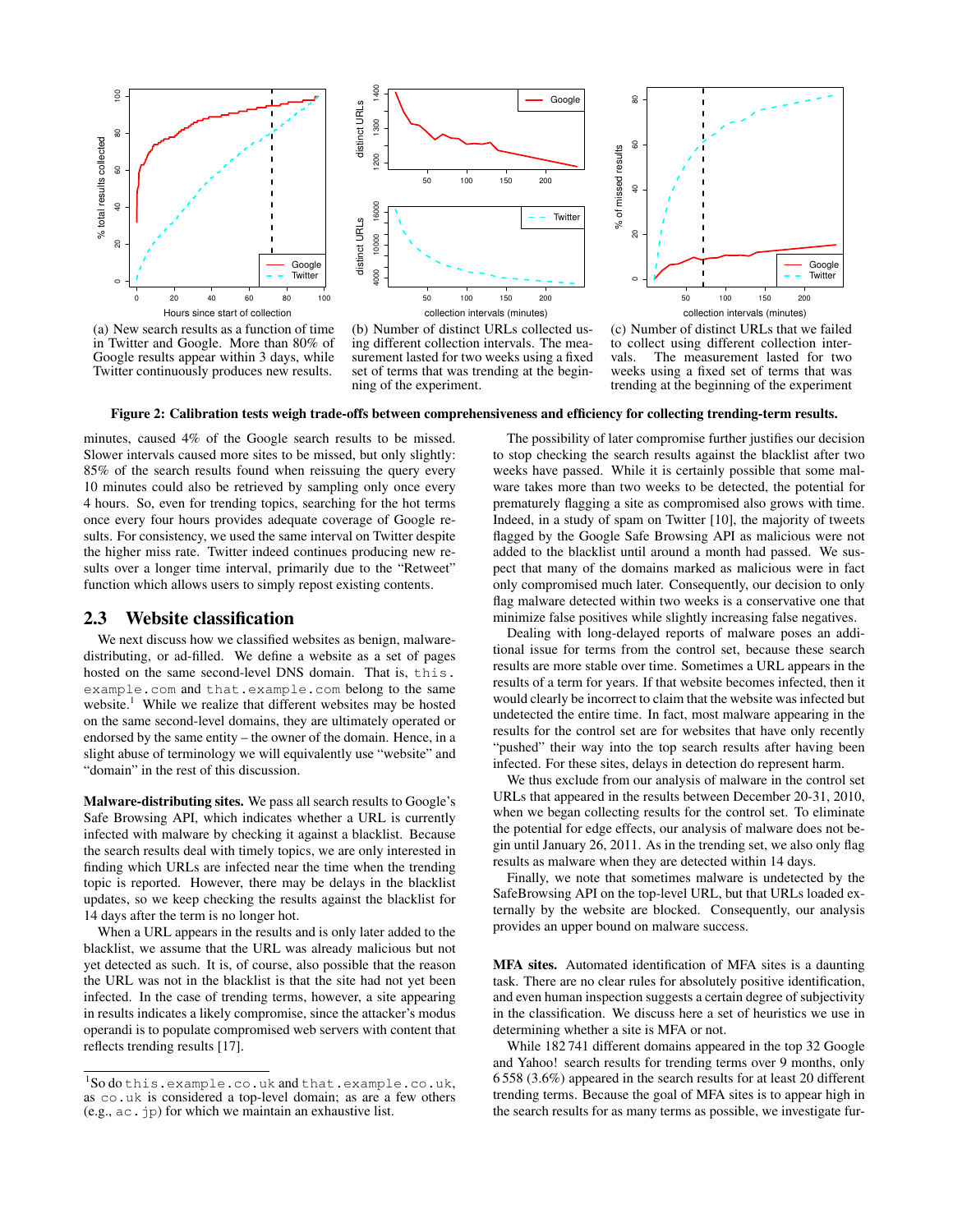ther which of these 6 558 websites are in fact legitimate sources of information, and which are low-quality, ad-laden sites. To that effect we selected a statistically significant (95% confidence interval) random sample of 363 websites for manual inspection. From this sample, we identified five broad categories of websites indicative of MFA sites. All MFA sites appear to include a mechanism for automatically updating the topics they cover; differences emerge in how the resulting content is presented.

1. Sites which reuse snippets created by search engines and provide direct links to external sites with original content (e.g., http:// newsblogged.com/tornado-news-latest-real-time).

2. Sites in blog-style format, containing a short paragraph of content that is likely copied from other sources and only slightly tweaked – usually by a machine algorithm, rather than a human editor (e.g, http://toptodaynews.com/water-for-elephantsreview).

3. Sites that automatically update to new products for sale pointing to stores through paid advertisements (for instance, http: //tgiblackfriday.com/Online-Deals/-261-up-Europe-On-Sale-Each-Way-R-T-required--deal).

4. Sites aggregating content by loading external websites into a frame so that they keep the user on the website along with their own overlaid ads (e.g., http://baltimore-county-news. newslib.com/).

5. Sites containing shoddily, but seemingly manually written content based on popular topics informed by trending terms (e.g., http: //snarkfood.com/mel-gibsons-mistress-sayshes-not-racist/310962/).

Based on manual inspection of our random sample of 363 sites, we decided to classify websites in any of the first four categories as MFA, while rejecting sites in the fifth category. (Including those would have driven up the false positive rate to unacceptable levels.) This results in 44 of the 363 websites being tagged as MFA.

Subsequently, we used a supervised machine-learning algorithm (Bayesian Network [29] constructed using the K2 algorithm [7]) to automatically categorize the remaining 6 195 candidate websites.

The set of measures used to describe each page is a combination of structural and behavioral characteristics: (1) the number of internal links, i.e. links to the same domain as the web page under examination; (2) the number of external links, i.e. links directed to external domains; and (3) the existence of advertisements in the web page. We calculate these three quantities for each of the 6 558 domains by parsing the front page of the domain and a set of five additional web pages within the same domain, randomly chosen among the direct links existing in the front page.

We experimented with many more features in the classifier  $(e.g.,)$ time since the website was registered, private WHOIS registration, number of trending terms where a website appears in the search results, presence of JavaScript, etc). As manual inspection confirmed, this did not improve classification accuracy beyond the three features described in the paper. MFA sites exhibit large numbers of external links but few internal links, because unlike external links to ads, internal links do not (directly) generate revenue.

We determine whether a website has advertisements by looking for known advertising domains in the collected HTML. Because these domains often appear in JavaScript, we use regular expressions to search throughout the page. We use manually-collected lists of known advertising domains used by Google and Yahoo!, complemented by the "Easy List" maintained by AdBlock Plus [3] (Jan. 12, 2011).

We used a subset of the 363 sample domains as a training set for the machine learning algorithm. We did not use the entire set

|                                     | <b>Terms</b> |         |     | <b>Results</b> |                | <b>URLs</b> |       |                 | Domains |              |             |         |
|-------------------------------------|--------------|---------|-----|----------------|----------------|-------------|-------|-----------------|---------|--------------|-------------|---------|
|                                     | Total        | Inf.    | %   | Total          | Inf.           | %           | Total | Inf.            | %       | Total Inf. % |             |         |
| <b>Malware</b>                      |              |         |     |                |                |             |       |                 |         |              |             |         |
| Web Search                          |              |         |     |                |                |             |       |                 |         |              |             |         |
| Trending set                        | 6946         | 1232 18 |     | 9.8M           | 7889           | .08         | 607K  | 1905            | .30     | 109K 495 .50 |             |         |
| Control set                         | 495          | 123 25  |     | 16.8M          | 7332           | .04         | 231K  | 302             | .13     |              | 86K 123 .14 |         |
| Twitter                             |              |         |     |                |                |             |       |                 |         |              |             |         |
| Trending set                        | 1950         | 46      | 2.4 | 466K           | 137            | .03         | 355K  | 101             | .03     | 43K          | 13          | .03     |
| Control set                         | 495          | 53      | -11 | 1M             | 139            | .01         | 825K  | 129             | .02     | 98K 101      |             | $.02\,$ |
| Twitter trnd.                       | 1176         | 20      | 1.7 | 180K           | 24             | .01         | 139K  | 21              | .02     | 26K          | 9.          | .03     |
| <b>MFA</b> sites                    |              |         |     |                |                |             |       |                 |         |              |             |         |
| Web Search                          |              |         |     |                |                |             |       |                 |         |              |             |         |
| Trending set 19792 15181 76.7 32.3M |              |         |     |                | 954K 3.0       |             |       | 1.35M 83920 6.2 |         | 183K 629 .34 |             |         |
| Twitter                             |              |         |     |                |                |             |       |                 |         |              |             |         |
| Trending set                        | 1950         | 1833 94 |     |                | 466K 32152 6.9 |             |       | 355K 32130 9.0  |         | 43K 141 .3   |             |         |
| Twitter trnd.                       | 1176         | 1012 86 |     |                | 179K 12145 6.6 |             |       | 139K 12144 8.7  |         | 26K          | 42.2        |         |

### Table 1: Total incidence of malware and MFA in web search and Twitter results.

because it is overcrowded with non-MFA domains (87% non-MFA vs. 13% MFA), which would lead to over-training the model towards non-MFA websites. By using fewer non-MFA websites in the training set (80% vs. 20%), we kept our model biased towards non-MFA websites, thereby maintaining the assumption of innocence while remaining able to identify obvious MFA instances.

We assessed the quality of our predictive model by performing 10 rounds of cross-validation [19], yielding a 87.3% rate of successful classifications. In the end, the algorithm classified 838 websites (0.46% of all collected domains) that appear in the trending set results as MFAs. The relatively small number of positive identifications allows for manual inspection to root out false positives. We find that 120 of the websites (consistent with the predicted 87.3% success rate) are likely false positives. We remove these websites from consideration when conducting the subsequent quantitative analysis of MFA behavior.

# 3. MEASURING TRENDING-TERM ABUSE

### 3.1 Incidence of abuse

We now discuss the prevalence of malware and MFA in the trending search results. There are many plausible ways to summarize tens of millions of search results for tens of thousands of trending terms gathered over several months. We consider four categories: terms affected, search results, URLs and domains.

Table 1 presents totals for each of these categories. For web search, we observed malware in the search results of 1 232 of the 6 946 terms in the trending set. Running queries six times a day over three months yielded 9.8 million search results. Only 7 889 of these results were infected with malware – 0.08% of the total. These results corresponded to 607 156 unique URLs, only 1 905 of which were infected with malware. Finally, 495 of the 108 815 domains were infected.

How does this compare to popular search terms? As a percentage, more control terms were infected with malware, but that is due to their persistent popularity. Around the same number of search results were infected, but the control set included nearly twice as many overall results (because there were around 300 trending terms "hot" at any one time compared to the 495 terms always checked in the control set). 1 905 URLs were infected in the trending set, compared to only 302 in the control set.

The prevalence of malware on Twitter is markedly lower: only 2.4% of terms in the trending set were found to have malware, compared to 18% for search, and only 101 URLs on 13 distinct domains were found infected. While the number of infections observed is very small (0.03%), it is consistent with the proportion of malicious URLs observed by Grier et al. [10] on a significantly larger dataset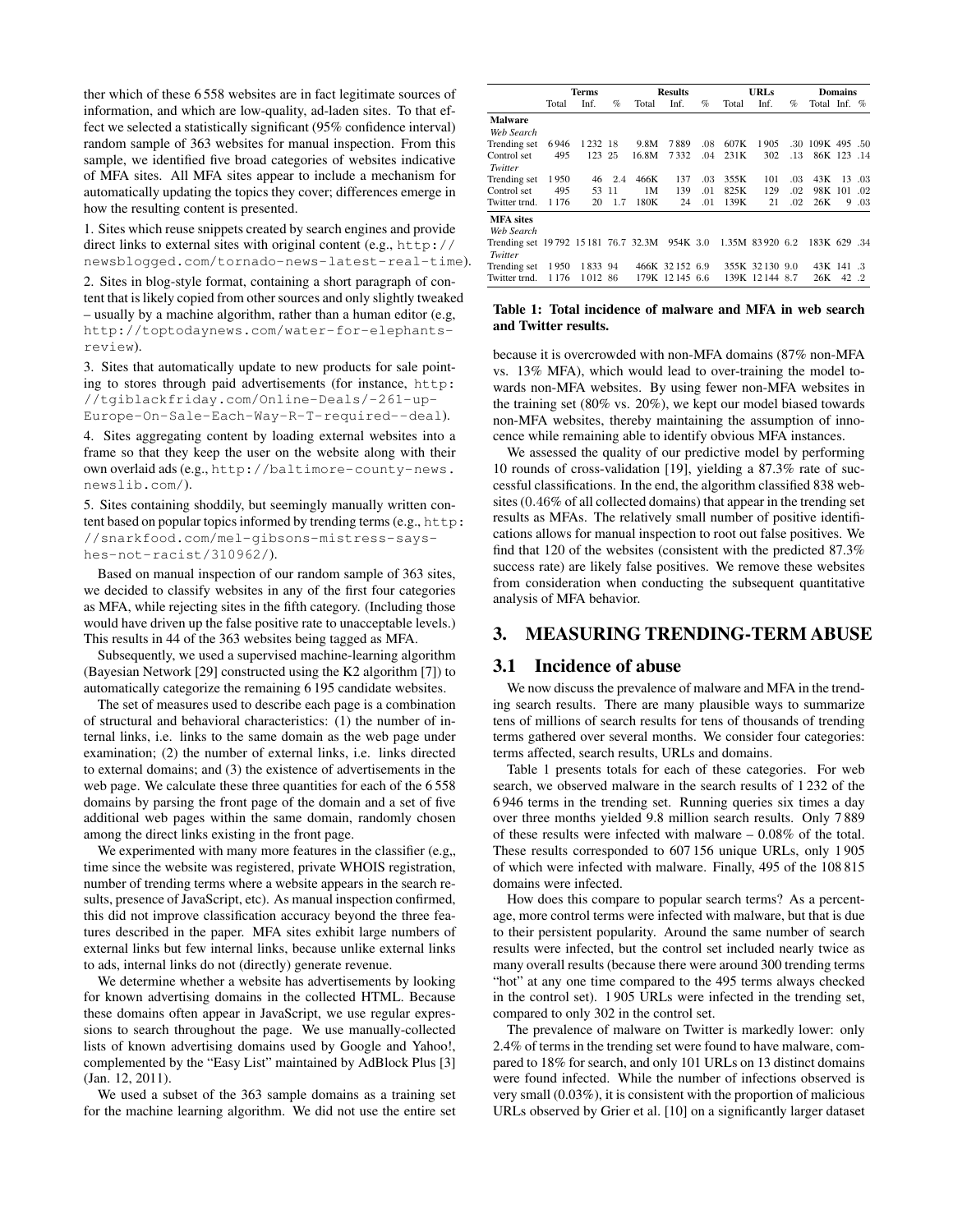|                                             | <b>Terms</b> |      | <b>Results</b> |      | <b>Domains</b> |       | <b>URLs</b> |  |  |
|---------------------------------------------|--------------|------|----------------|------|----------------|-------|-------------|--|--|
|                                             | #            | $\%$ | #              | #    | $\%$           | #     | $\%$        |  |  |
| Trending terms – web search (point in time) |              |      |                |      |                |       |             |  |  |
| detected                                    | 12.8         | 4.4  | 14.8           | 13.8 | 0.089          | 8.7   | 0.146       |  |  |
| top 10                                      | 2.9          | 1.0  | 3.2            | 3.1  | 0.020          | 2.4   | 0.040       |  |  |
| undetected                                  | 6.2          | 2.1  | 7.6            | 6.7  | 0.0            | 3.718 | 0.061       |  |  |
| top 10                                      | 1.2          | 0.4  | 1.5            | 1.4  | 0.009          | 0.9   | 0.015       |  |  |
| Control terms – web search (point in time)  |              |      |                |      |                |       |             |  |  |
| detected                                    | 9.5          | 1.9  | 14.1           | 11.5 | 0.043          | 8.9   | 0.067       |  |  |
| top 10                                      | 3.1          | 0.6  | 3.9            | 3.7  | 0.014          | 3.1   | 0.023       |  |  |
| undetected                                  | 1.0          | 0.2  | 1.0            | 1.0  | 0.0            | 0.856 | 0.006       |  |  |
| top 10                                      | 0.1          | 0.0  | 0.1            | 0.1  | 0.000          | 0.1   | 0.001       |  |  |

### Table 2: Prevalence of malware in trending and control terms, presented as the average prevalence of malware at every point in time when searches are issued.

of 25 million unique URLs. The control and Twitter-trending sets also reveal similarly low levels of infection.

Grier et al. observed a much higher proportion of "spammy" behavior on Twitter. Likewise, we observe substantial promotion of MFA websites on Twitter: 94% of trending terms contained tweets with MFA domains. While most terms are targeted, only a small number of domains are promoted – 141 in the trending set and 42 in the Twitter-trending set. Web search is also targeted substantially by MFA sites. 77% of terms in the trending set included one or more of the 629 MFA domains in at least one result.

From the figures in Table 1 alone, it would appear that malware on trending terms is largely under control, while MFA sites are relatively rampant. However, aggregating figures across a large period of time can obscure the potential harm of malware distributed via trending terms. Table 2 presents the malware infection rate at a single *point in time*: counting the number of terms and search results that are infected with malware for each of the trending terms within a 3-day window of rising. For example, on average, 12.8 trending terms are infected with malware that has already been flagged by the Safe Browsing API, which corresponds to 4.4% of recently hot terms at any given moment. A further 6.2 trending terms are infected but not yet detected by the blacklist. On average, 1.2 terms include a top 10 result that distributes malware and has not yet been detected by the Safe Browsing API. Viewed in this manner, the threat from web-based malware appears more worrisome.

But is the threat worse for trending terms? 9.5 control terms include detected malware at a given point in time, with one term infected but not yet detected. Hence, popular terms are still targeted for malware, but less frequently than trending terms and with less success. Finally, the false negative rate for the trending set is much higher than for the control set: 34% (7.6 results undetected compared to 14.8 detected) vs. 7% (1 undetected result compared to 14.1 detected).

### 3.2 Network characteristics

We next turn to characterizing how sites preying on trending terms are connected to each other. To prop up their rankings in Google, one would expect a group of sites operated by a same entity to link to each other – essentially building a "link farm [11]." Thus, we conjecture that looking at the network structure of both MFA and malware-serving sites may yield some insight on both the actors behind these attacks, and the way campaigns are orchestrated.

**MFA domains.** We build a directed graph  $G_{\text{MFA}}$  where each node corresponds to one of the 629 domains we identified as MFA sites, and each of the 3 221 (directed) edges corresponds to an HTML

| <b>Campaign ID</b> | # Domains | <b>Duration</b> | <b>Distinct ASes</b> |
|--------------------|-----------|-----------------|----------------------|
| 949                | 590       | $>1$ year       | >200                 |
| 5100               | 36        | $>8$ months     |                      |
| 5101               | 25        | $>8$ months     |                      |
| 5041               | 11        | 4 days          | 2                    |
| 5053               | 10        | 2 days          |                      |
| 4979               |           | 11 days         | っ                    |
| 4988               |           | 8 days          |                      |

#### Table 3: Malware campaigns observed.

link between two domains. We construct the graph by fetching 1 000 backlinks for each of the sites from Yahoo! Site Explorer [39]. Extracting the strongly connected components from  $G_{\text{MFA}}$  yields family of sites that link to each other. We find 407 distinct strongly connected components, most (392) only contain singletons. More interestingly, 193 sites (30.7% of all MFA sites) form a strongly connected component. These nodes have on average a degree (inand out-links) of 12.83, and an average path length between two nodes of 3.92, indicating a quite tightly connected network. It thus appears that a significant portion of all MFA domains may be operated by the same entity – or at the very least, by a unique group of affiliates all linking to each other. Further inspecting where these sites are hosted indicates that 130 of the 193 sites belong to one of only seven distinct Autonomous Systems (AS); here, sites within a same AS are usually hosted by the same provider, which confirms the presence of a fairly large, collusive, MFA operation.

Malware-serving sites. Examining the network characteristics of malware-distributing sites serves a slightly different purpose. Here, sites connected to each other are unlikely to be operated by the same entity, but are likely to have been *compromised* by the same group or as part of the same campaign. This is consistent with the behavior observed by John et al. [17], who found that miscreants add links between malicious websites to elevate PageRank. As with MFA sites, we build a directed graph  $G_{\text{mal}}$  where each node corresponds to one of the 6 133 domains we identified as malwareserving based on a longer collection of trending terms gathered from April 6, 2010 to April 27, 2011. Each (directed) edge corresponds to an HTML link between two malware-serving domains.  $G<sub>mal</sub> contains 6133 nodes and 18864 edges, and 5125 distinct$ strongly connected components, only 216 of which contain more than one node. Table 3 lists the largest strongly connected components ("campaigns") in  $G_{\text{mal}}$ . For each of the nodes in these campaigns, we look up the time at which they were first listed as infected. By comparing the first and last nodes to be infected within a given campaign, we can infer the campaign's duration. We also look up the number of distinct ASes in each campaign.

We observe divergent campaign behaviors, each characterized by markedly different attacker tactics. The largest campaign (949) is still ongoing at the time of this writing: nodes are compromised at a relatively constant rate, and are hosted on various ASes. This indicates a long-term, sustained effort. This campaign affects at least 9.6% of all the malware-infested sites we observed. Campaigns 5100 and 5101 are likely part of the same effort: all nodes share the same set of servers, and seem compromised by the same exploit. Interestingly, this campaign went unabated for at least 8 months (until Dec. 2010). Finally, the other four notable campaigns we observed target small sets of servers, that are compromised almost simultaneously, and all immediately link to each other.

Our definition of a campaign is extremely conservative: we are only looking for strongly connected components in the graph we have built. It is thus likely that many of the singletons we ob-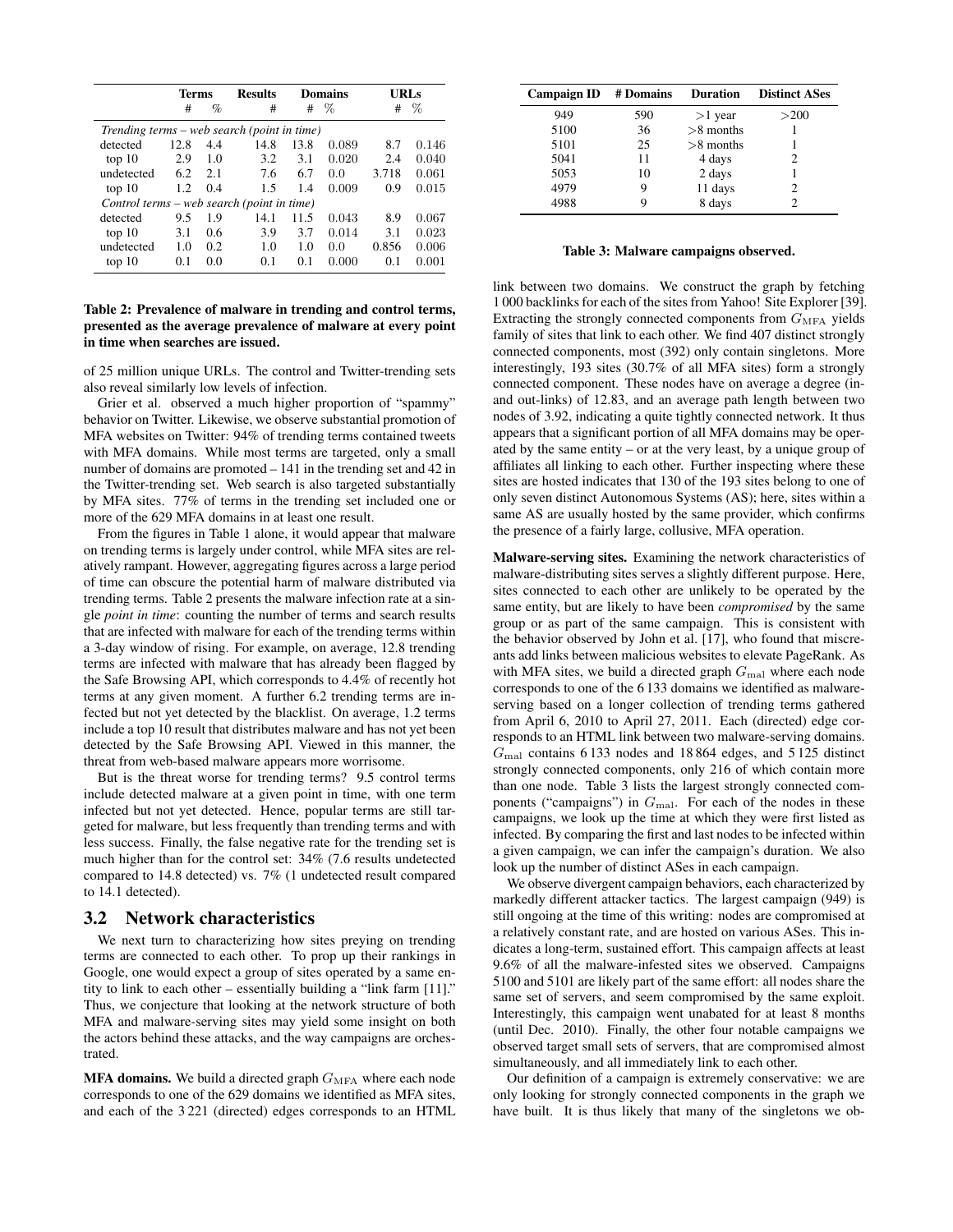

(a) Number of Twitter authors posting unique URLs containing MFA domains. Most authors post up to 14 distinct domains.

(b) CDF of tweets associated with MFA domains. The  $x$ -axis shows the number of domains associated with a portion of the tweets.

#### Figure 3: Trending-term exploitation on Twitter.

served are in fact part of larger campaigns. Further detection of such campaigns would require more complex clustering analysis. For instance, one could try to use the feature set of the classification algorithm as a coordinate system, and cluster nodes with nearby coordinates. However, it is unclear that this specific coordinate system would provide definitive evidence of collusion.

### 3.3 MFA in Twitter

We turn our attention now to the use of MFA links in Twitter posts. We are interested in measuring the amount of unique MFArelated URLs each malicious user posts, and the popularity of the MFA websites among them.

Figure 3(a) shows that 95% of the authors who post MFA URLs link to 5 domains or less – this amounts to about 20 000 posts. However, the remaining 5% is responsible for about 55 000 posts, and links to 870 domains. The control set gives similar numbers.

In other words, a small number of authors are responsible for wide promotional campaigns of MFA websites. The vast majority of authors post a small number of MFA links, and it is unclear whether they are actually malicious or not.

Similarly, the number of MFA domains that receive the majority of related tweets is small as Figure 3(b) shows. 50% of the MFA infected tweets direct users to 14 MFA domains, with the remaining 50% distributed across 180 MFA domains.

### 3.4 Search-term characteristics

We now examine how characteristics of the trending terms themselves influence the prevalence of malware and MFA sites in their search results. We focus on the importance of the term's category, popularity in searches, and expected advertising revenue.

Measuring term category, popularity and ad prices. We combine results from several Google tools in order to learn more about the characteristics of each of the trending terms. First, we classify the trending terms into categories using Google Insights for Search, which assigns arbitrary search terms to the most likely category, out of the same 27 categories used for constructing the control sample described in Section 2.1 above.

Second, Google offers a free service called Traffic Estimator that estimates for any phrase the number of global monthly searches averaged over the past year [14]. For trending terms, averaging over the course of a year significantly underestimates the search traffic when a term is peaking in popularity. Fortunately, Google also offers a measure of the relative popularity of terms through Google Trends [15], provided at the granularity of one week. The relative measure is normalized against the average number of searches for

| Category                |      |            | <b>Malware</b> |           | <b>MFA</b> |           |
|-------------------------|------|------------|----------------|-----------|------------|-----------|
| name                    | $\%$ | <b>CPC</b> | $%$ terms      | $%$ terms | $%$ top 10 | coef.     |
| Arts & Humanities       | 2.7  | \$0.44     | 20.1           | 40.6      | 6.8        |           |
| Automotive              | 1.3  | \$0.67     | 16.0           | 29.2      | 5.2        | $-0.0062$ |
| Beauty & Personal Care  | 0.8  | \$0.76     | 19.6           | 32.5      | 6.9        |           |
| <b>Business</b>         | 0.4  | \$0.87     | 7.4            | 32.9      | 6.9        |           |
| Computers & Electronics | 2.4  | \$0.61     | 14.5           | 31.7      | 5.9        |           |
| Entertainment           | 30.6 | \$0.34     | 18.6           | 41.0      | 6.4        | $-0.0043$ |
| Finance & Insurance     | 1.4  | \$1.26     | 20.2           | 30.4      | 5.6        |           |
| Food & Drink            | 2.9  | \$0.43     | 17.1           | 49.5      | 7.9        | $+0.0105$ |
| Games                   | 2.3  | \$0.32     | 13.4           | 30.0      | 5.6        | $-0.0073$ |
| Health                  | 2.5  | \$0.85     | 14.1           | 27.6      | 5.9        | $-0.0046$ |
| Home & Garden           | 0.5  | \$0.76     | 7.1            | 29.7      | 7.2        |           |
| <b>Industries</b>       | 1.6  | \$0.50     | 26.1           | 38.6      | 6.6        | $-0.0072$ |
| Internet                | 0.7  | \$0.49     | 7.7            | 43.7      | 6.0        |           |
| Lifestyles              | 4.5  | \$0.33     | 25.4           | 45.8      | 6.5        |           |
| Local                   | 11.0 | \$0.51     | 21.8           | 39.2      | 6.9        | $-0.0027$ |
| News & Current Events   | 3.6  | \$0.39     | 19.7           | 45.0      | 7.0        |           |
| Photo & Video           | 0.2  | \$0.59     | 0.0            | 21.9      | 6.4        |           |
| <b>Real Estate</b>      | 0.2  | \$1.02     | 6.2            | 34.2      | 6.5        |           |
| Recreation              | 1.0  | \$0.43     | 13.7           | 43.5      | 6.5        |           |
| Reference               | 1.4  | \$0.43     | 14.5           | 55.4      | 8.7        | $+0.0203$ |
| Science                 | 1.4  | \$0.40     | 16.0           | 44.9      | 9.1        | $+0.0095$ |
| Shopping                | 3.2  | \$0.56     | 11.6           | 43.7      | 8.8        | $+0.0106$ |
| Social Networks         | 0.5  | \$0.19     | 27.8           | 59.1      | 6.4        |           |
| Society                 | 5.1  | \$0.62     | 15.2           | 33.7      | 5.6        | $-0.0085$ |
| <b>Sports</b>           | 15.4 | \$0.38     | 20.7           | 44.9      | 6.9        | $-0.0044$ |
| Telecommunications      | 0.8  | \$0.91     | 10.9           | 36.4      | 4.6        |           |
| Travel                  | 1.7  | \$0.88     | 10.1           | 29.3      | 6.4        |           |
| Average (category)      | 3.7  | \$0.59     | 18.4           | 38.3      | 6.6        |           |

### Table 4: Malware and MFA incidence broken down by trending term category.

the past year, precisely the figure returned by the Traffic Estimator. We obtain the *peak-popularity estimate* Pop(s) for a term s by multiplying the relative estimate for the week when the term peaked by the absolute long-run popularity estimate.

The Google Traffic Estimator also indicates the advertising value of trending terms, by providing estimates of the anticipated cost per click (CPC) for keywords. We collect the CPC for all trending and control terms. Many trending terms are only briefly popular and return the minimum CPC estimate of US\$0.05. We use the CPC to approximate the relative revenue that might be obtained for search results on each term. The CPC is a natural proxy for the prospective advertising value of user traffic because websites that show ads are likely to present ads similar to the referring term.

Empirical analysis. Table 4 breaks down the relative prevalence of trending terms, and their abuse, by category. Over half of the terms fall into three categories – Entertainment, Sports and Local. These categories feature topics that change frequently and briefly rise from prior obscurity. 18% of trending terms include malware in their results, while 38% feature MFA websites in at least 1% of the top 10 results.

We observe some variation in malware and MFA incidence across categories. However, perhaps the most striking result from examining the table is that all categories are targeted, irrespective of the category's propensity to "trendiness." Miscreants do not seem to be specializing yet by focusing on particular keyword categories.

If we instead look at popularity and ad prices, substantial differences emerge. Figure 4 shows how the incidence of malware and MFA varies according to the peak popularity and ad price of the trending term. The left-most graph shows how malware varies according to the term's peak popularity. The least popular terms (less than 1 000 searches per day at their peak) attract the most malware in their top results. 38% of such terms include malware, while 9%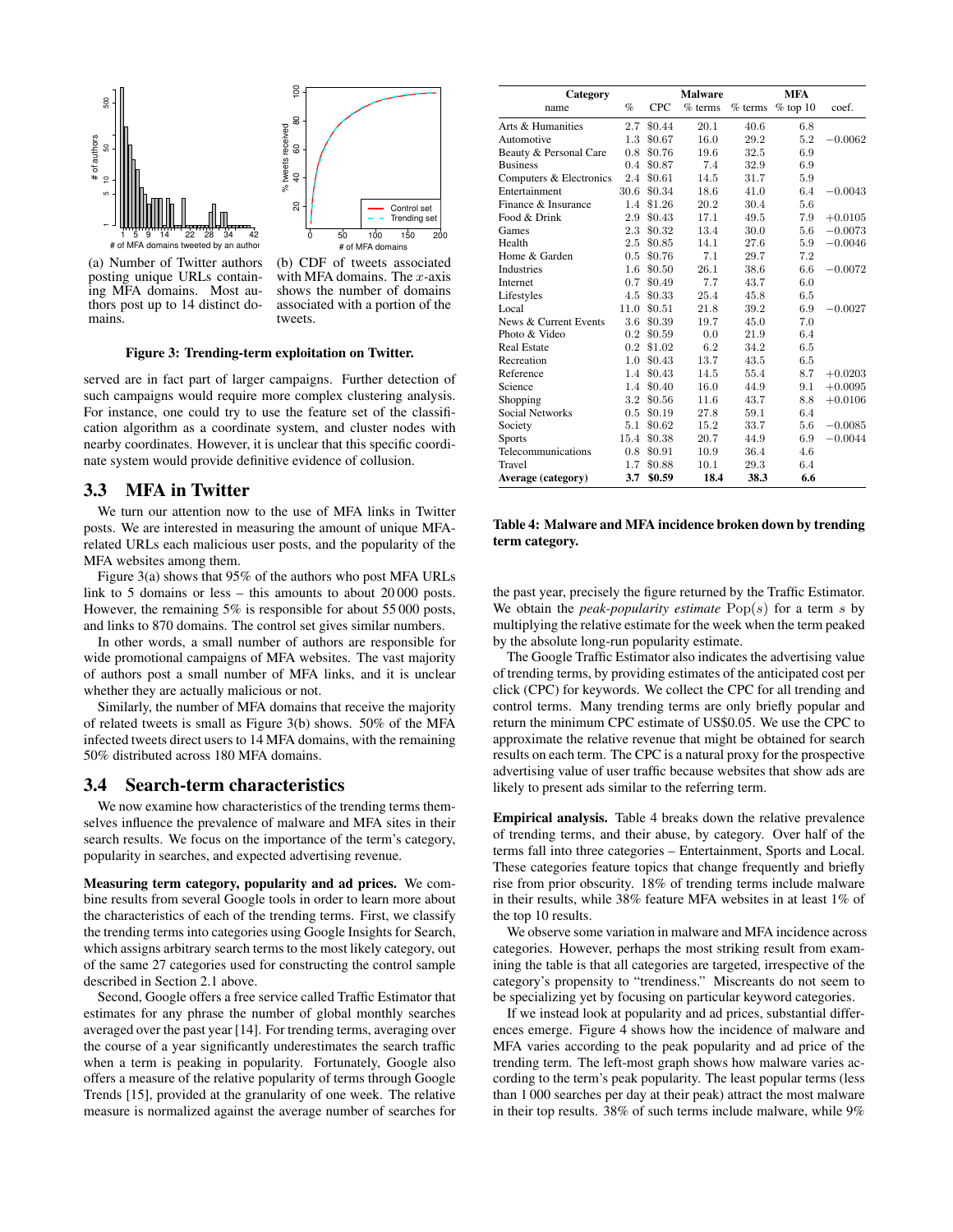

Figure 4: Exploring how popularity and ad price of trending terms affects the prevalence of malware (left) and ad-laden sites (right).

of these terms include malware that is not initially detected. As terms increase in peak popularity, fewer are afflicted by malware: only 6.2% of terms with peak popularity greater than 100 000 daily searches include malware in their results, and only 2% of terms include malware that is not immediately detected. A similar pattern follows for malware incidence according to the term's ad price. 30% of terms with ad prices under 10 cents per click had malware in their results, compared to 8.8% of terms with ad prices greater than \$1 per click.

A greater fraction of terms overall include MFA websites in their results than malware (37% vs. 19%). Consequently, all proportions are larger in the two graphs on the right side of Figure 4. 60% of terms with peak popularity of less than 1 000 daily searches include MFA sites in their results. This proportion drops steadily until only 17.4% of terms attracting over 100 000 daily visits include MFA in the top 10 search results. A similar reduction can be seen for varying ad prices in the right-most figure. The two right figures show the percentage of all terms that have MFA, followed by the percentage of top 10 results that are MFA, for only those terms that have MFA terms present. Here we can see that the percentages remain relatively steady irrespective of term popularity and price. For unpopular terms, 10% of their results point to MFA, dropping modestly to 8% for the most popular terms. The drop is more significant for ad prices – from 10% to 6%. Consequently, while the success in appearing in results diminishes with popularity and rising ad prices, when a term does have MFA, a similar proportion of its results are polluted.

Of course, ad prices and term popularity are correlated – more popular search terms tend to attract higher ad prices, and vice versa. Consequently, we use linear regression to disentangle the effect both have on the prevalence of abuse.

Because the dependent variable is binary in the case of malware (either the term has malware present or does not), we use a logit model for the regression of the following form:

$$
logit(p_{\text{HasMalware}}) = \beta + \text{AdPrice}x_1 + \log_2(\text{Popularity})x_2
$$

We also ran a logit regression with the term's categories, but none of the category values were statistically significant. Thus, we have settled on this simpler model. The results of the regression reveal that a term's ad price and search popularity are both negatively correlated with the presence of malware in a term's search results, and the relationship is statistically significant:

|                     | coef.    | odds  | Std. Err. | Significance |
|---------------------|----------|-------|-----------|--------------|
| AdPrice             | $-0.509$ | .601  | 0.091     | p < 0.001    |
| $log_2(Popularity)$ | $-0.117$ | 0.889 | 0.012     | p < 0.001    |

These coefficients mean that a \$1 increase in the ad price corresponds to a 40% decrease in the odds of having malware in the term's results. Likewise, when the popularity of a term doubles, the odds of having malware in the term's results decreases by 11%.

We also devised a linear regression using the fraction of a term's top 10 results classified as MFA as the dependent variable:

FracTop10MFA =  $\beta$ +AdPrice $x_1 + \log_2(P$ opularity) $x_2 +$ Category $x_3$ .

The Category variable is encoded as a 27-part categorical variable using deviation coding. Deviation coding is used to measure each categories' deviation from the overall mean value, rather than deviations across categories.

For this regression, the term's ad price and search popularity are both statistically significant and negatively correlated with the fraction of a trending term's top 10 results classified as MFA:

|                                                               | coef.     | Std. Err. | Significance |
|---------------------------------------------------------------|-----------|-----------|--------------|
| AdPrice                                                       | $-0.0091$ | 0.091     | p < 0.001    |
| $log_2(Popularity)$                                           | $-0.004$  | 0.012     | p < 0.001    |
| Coefficients for category variables in Tab. 4, $R^2$ : 0.1373 |           |           |              |

A \$1 increase in the ad price corresponds to a 0.9% decrease in the MFA rate, while a doubling in the popularity of a search term matches a 0.4 percentage point decrease. This may not seem much, but recall that, on average, 6.6% of a term's top 10 results link to MFA sites. A 0.9% decrease in MFA prevalence represents a 13.2% decrease from the average rate.

Each of the coefficients listed in the right-most column in Table 4 are statistically significant (all have  $p$  values less than 0.001, except Local, Health, and Automotive, where  $p < 0.05$ ). For instance, Food & Drink terms correspond to a 1 percentage point increase in the rate of MFA domains in their top 10 results, while Reference terms suffer a 2% higher MFA rate.

Implications of analysis. The results just presented demonstrate that, for both malware and MFA sites, miscreants are struggling to successfully target the more lucrative terms. An optimistic interpretation is that defenders manage to relegate the abuse to the more obscure terms that have less overall impact. A more pessimistic interpretation is that miscreants are having success in the tail of hot terms, which are more difficult to eradicate.

It is not very surprising that malware tends to be located in the results of terms that demand lower ad prices, given that higher ad prices do not benefit malware distribution. However, it is quite unexpected that the prevalence of MFA terms is negatively correlated with a term's ad price, since those promoting MFA sites would much prefer to appear in the search results of more expensive terms. One reason why malware and MFA appears less frequently on pages with higher ad prices could be that there is stronger legitimate competition in these results than for results fetching lower ad prices.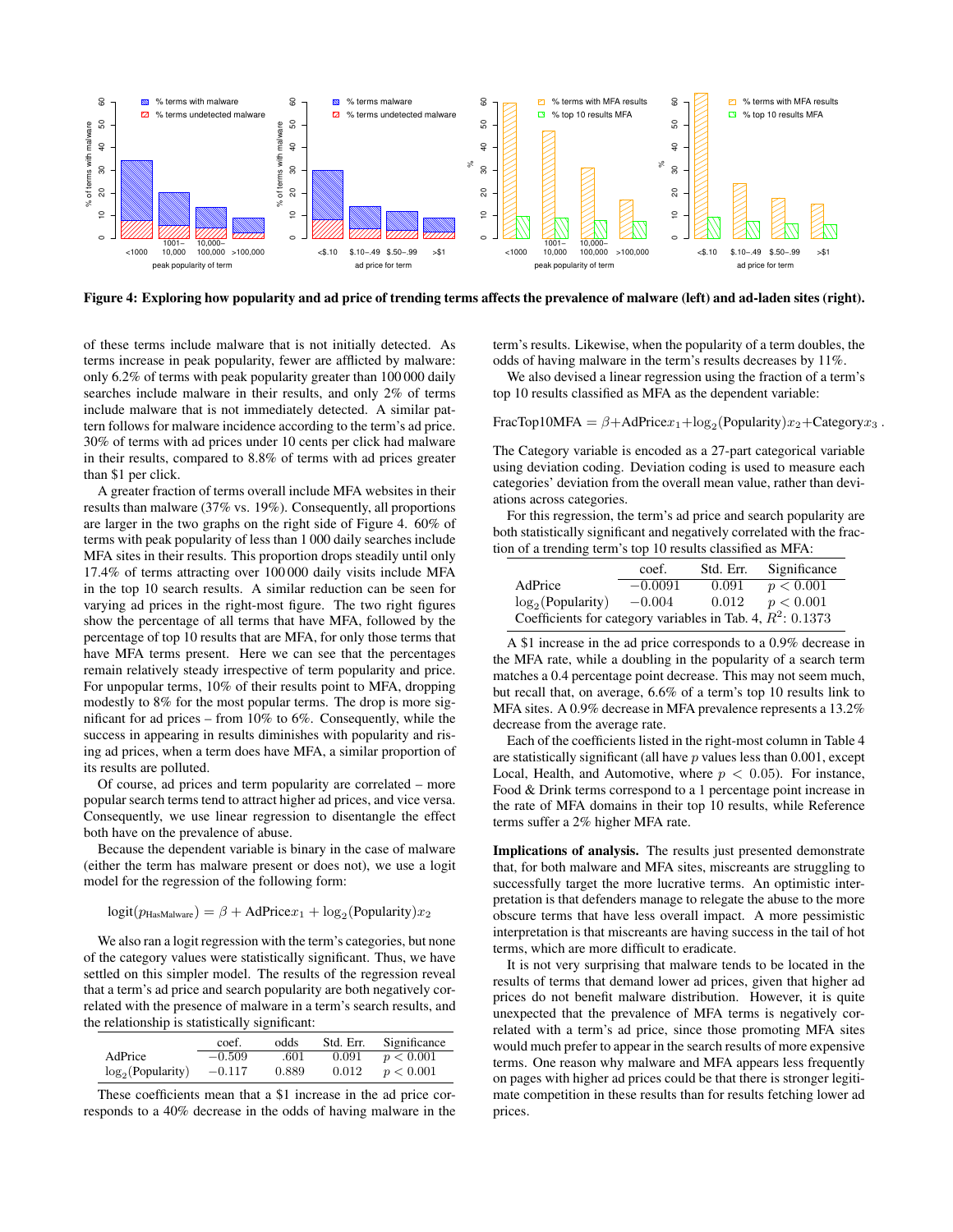|                        | # Visitors |          |                     |  |
|------------------------|------------|----------|---------------------|--|
|                        | Total      | Period   | <b>Monthly Rate</b> |  |
| <b>MFA</b>             | 39 274 200 | 275 days | 4284458             |  |
| Malware (trending set) |            |          |                     |  |
| detected               | 454 198    | 88 days  | 154840              |  |
| Bing, Yahoo!           | 189.511    | 88 days  | 64 606              |  |
| undetected             | 143662     | 88 days  | 48975               |  |
| Malware (control set)  |            |          |                     |  |
| detected               | 12825332   | 88 days  | 4372272             |  |
| Bing, Yahoo!           | 6352378    | 88 days  | 2165583             |  |
| undetected             | 83615      | 88 days  | 28505               |  |

Table 5: Estimated number of visits to MFA and malware sites for trending terms.

Furthermore, there is a potential incentive conflict for search engines to eradicate ad-laden sites, when many of the pages run advertisements for the ad platforms maintained by the search engines. It is therefore encouraging that the evidence suggests that search engines do a better job at expelling MFA sites from the results of terms that attract higher ad prices.

Finally, the data helps to answer an important question: are malware and ad abuse websites competitors, or do they serve different parts of the market? The evidence suggests that, in terms of being a technique to monetize search traffic, malware and MFA behave more like substitutes, rather than complements. Both approaches thrive on the same types of terms, low-volume terms where ads are less attractive. Consequently, a purely profit-motivated attacker not fearful of arrest might choose between the two approaches, depending on which method generates more revenue.

# 4. ECONOMICS OF TRENDING-TERM EXPLOITATION

We next examine the revenues possible for both malware and ads, by first characterizing the volumes of population affected, before deriving actual expected revenues.

### 4.1 Exposed population

We first estimate the number of visits malware and MFA sites attract from trending-term searches. The cumulative number of visits over an interval  $t$  to a website  $w$  for a search term  $s$  is given by

$$
V(w,s,t) = C(\textrm{Rank}(w,s)) \cdot \textrm{Pop}(s) \cdot \frac{4}{30 \times 24} \times t\;,
$$

where  $Pop(s)$  is the monthly peak popularity of the term, as defined in Section 3.4. Rank $(w, s)$  is the position in search results website w occupies in response to a query for s, and  $C(r)$  defines a click probability function for search rank  $1 \leq r \leq 10$  following the empirical distribution observed by Joachims et al. [16]. They found that 43% of users clicked on the first result, 17% on the second result, and 98.9% of users only clicked on results in the first page. We ignore results in ranks above 10 (i.e.,  $C(r) = 0$  for  $r > 10$ ).

 $Pop(s)$  is measured at a monthly rate, so we normalize the visits to the four-hour interval between each search. We also weigh Google and Yahoo! search results differently. Google has reportedly an 64.4% market share in search, while Yahoo! and Bing have a combined market share of 30% [12]. Since our estimates are based on what Google observes, we anticipate that Yahoo! and Bing attract  $\frac{30\%}{64.4\%} = 46.5\%$  of the searches that Google does.

The results are given in Table 5. MFA sites attract 39 million visits over nine months, or 4.3 million visits per month. For the



Figure 5: Number of estimated daily victims for malware appearing in trending and control terms.

malware results, we compare the estimated visits for both control and trending terms. While more users see malware in the results of control terms than trending terms (about 4.4 million versus about 200 000 per month over three months), over 99% of the visits from control terms are blocked by the Safe Browsing API. By contrast, 24% of the visits triggered from the results of trending terms are not blocked by the Safe Browsing API. In aggregate, trending terms expose around 49 000 victims per month to undetected malware, compared to about 28 000 for control terms.

The table also lists the number of Bing and Yahoo! users that encounter malware detected by Google's SafeBrowsing API. We cannot say for certain whether or not these users will be exposed to malware. If they attempt to visit the malicious site using the Chrome or Firefox browser then they would be protected, since Google's SafeBrowsing API is integrated into those browsers. Internet Explorer users would be protected only if the sites appear in IE's internal blacklist. Unfortunately, we could not verify this since the blacklist is not made publicly accessible.

The sums presented in the table mask several peculiarities of the data. First, for malware, the number of visitors exposed is highly variable. Figure 5 plots the number of daily victims over time. Most days the number of victims exposed is very small, often zero. Because terms in the control set are always very popular, successful attacks cause large spikes, but tend to be rare. On the other hand, trending terms exhibit frequent spikes, but many of the spikes are small. This is because many trending terms are in fact not very popular, even at their peak. A big spike, as happened around March 5, results from the conjunction of three factors: (1) the attacker must get their result towards the top of the search results; (2) the result cannot be immediately spotted and flagged; and (3) the trending term has to be popular enough to draw in many victims. Consequently, there is a downside to the constantly replenishing pool of trending terms for the attacker – they are often not popular enough for the attacker to do much damage. This is further exacerbated by the finding from the last section – more popular terms are less likely to be manipulated. At the same time, the figure demonstrates that even the odd success can reel in many victims.

Figure 6 plots the cumulative distribution of user visits compared to the affected domains. The graph indicates high concentration – most of the traffic is drawn to a small number of domains. The concentration of visitors is particularly extreme for malware, which makes sense given the spikes observed in Figure 5. The concentration in MFA sites shows that a few websites profit handsomely from trending terms, and that many more are less successful. This is consistent with our earlier finding that there are only a few large connected clusters of MFA sites linking to each other. One conse-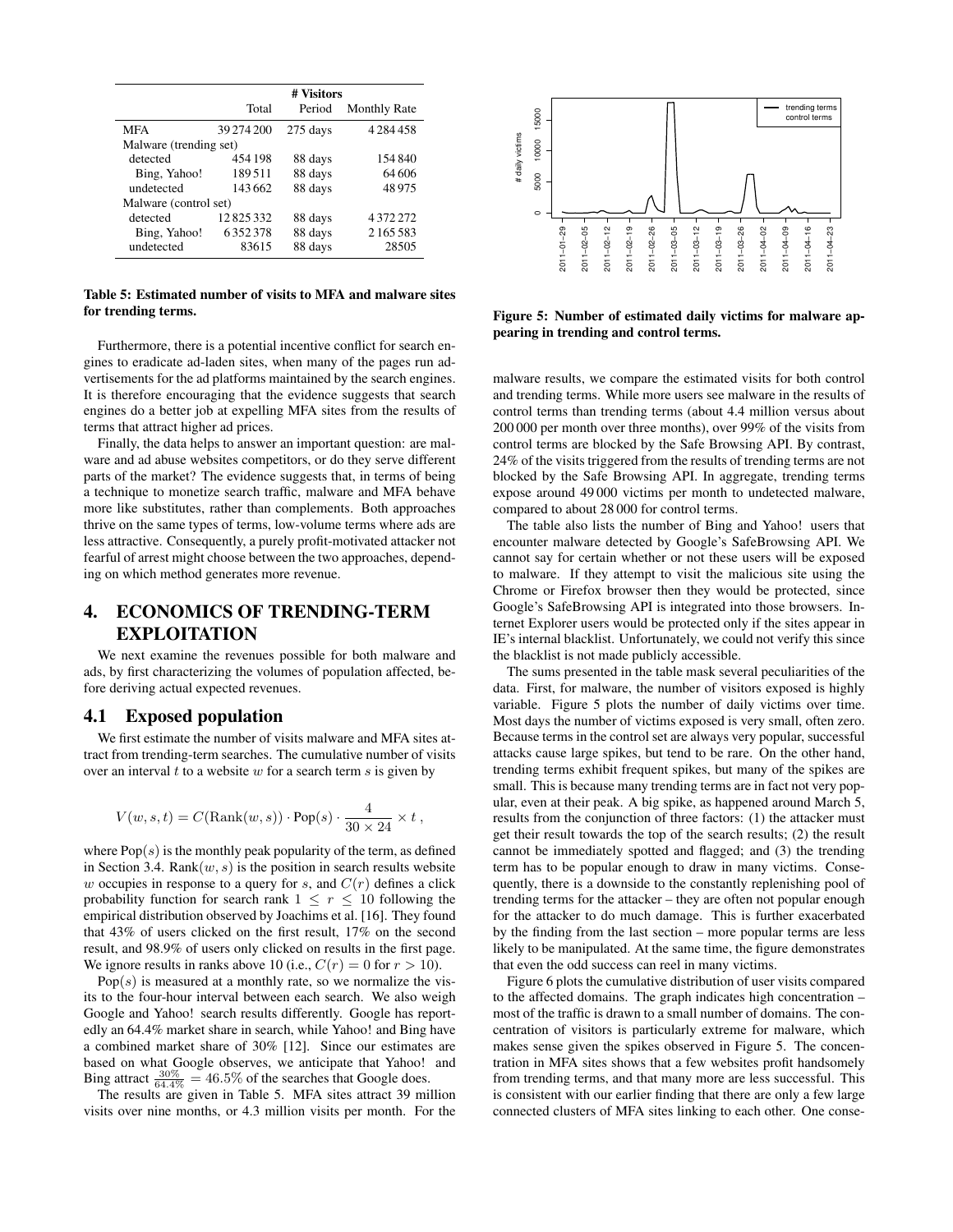

Figure 6: CDF of visits for domains used to transmit malware or ads in the search results of trending terms.

quence of this concentration is that we can approximate the revenue to the biggest players simply by considering aggregate figures.

### 4.2 Revenue analysis

We next compare revenues miscreants generate from MFA sites and from malware-hosting sites.

MFA revenue. Essentially, the aggregate revenue for MFA websites is a sum of the revenues generated by all MFA sites  $w$  obtained in response to all the search terms s considered. Each website generates a revenue equal to the number of website visitors times the advertising revenue that can be obtained from these visitors:

$$
R_{\text{MFA}}(t) = \sum_{w \in \text{MFA}(s)} \sum_{s} V(w, s, t) \cdot (p_{\text{PPC}} \cdot p_{\text{clk}} \cdot r_{\text{PPC}} + p_{\text{banner}} \cdot r_{\text{banner}} + p_{\text{aff}} \cdot p_{\text{clk}}' \cdot r_{\text{aff}}).
$$

There are three broad classes of online advertising in use on MFA domains – pay-per-click (PPC) (e.g., Google AdSense), banners (e.g., Yahoo! Right Media) and affiliate marketing (e.g., Commission Junction). Banner advertisements are paid  $r_{\text{banner}}$  by the visit, PPC only pays  $r_{\text{PPC}}$  when the user clicks on an ad (which happens with probability  $p_{\text{clk}}$ ), and affiliate marketing pays  $r_{\text{aff}}$  whenever a visitor clicks the ad and then buys something (which happens with probability  $p'_{\text{clk}}$ ). By inspecting our corpus of MFA sites, we discover that 83% include PPC ads, 66% use banner ads, and 16% include affiliate ads. 50% of sites use two types of advertising, and 7% use all three. We include each type of advertisement in the revenue calculation with probability  $p_{\text{ad type}}$ , and we assign the probability according to the percentage of MFA site visits that include each class of ad. For the MFA websites we have identified,  $p_\mathrm{PPC}=0.94,$   $p_\mathrm{banner}=0.53,$  and  $p_\mathrm{aff}=0.33.$ 

To calculate the earning potential of each ad type, we piece together rough measures gathered from outside sources. Estimating the "click-through rate" (CTR)  $p_{\text{clk}}$  is difficult, as click-through rates vary greatly, and ad platforms such as Google keep very tightlipped on average click-through rates. One Google employee reported that an average CTR is "in the neighborhood of 2%" [32]. We anticipate that the CTR for MFA sites is substantially higher than 2%, since sites have multiple ads aggressively displayed and little original content. Nonetheless, we assign  $p_{\text{clk}} = 0.02$ .

To measure per-click ad revenue  $r_{\text{PPC}}$ , we turn to the CPC estimates Google provides for advertising keywords. We expect that more persistent search terms are likely to appear as keywords for ads, even on websites about trending terms. Hence, we assume that advertising revenue for trending terms matches the CPC for most popular keywords in the corresponding category. We assign the expected advertising revenue to the mean of ad prices for the 20 most

popular search terms weighted by the amount each category is represented in the results from the trending set (see Table 4, column 1). This yields  $r_{\text{PPC}} = $0.97$ .

Calculating banner advertising revenue is a bit easier, since no clicks are required to earn money. Public estimates of average revenue are hard to come by, but the ad network Adify issued a press release stating that its median cost per 1 000 impressions in Q2 2010 was \$5.29 [4], so we assign  $r_{\text{banner}} = $0.00529$ .

For affiliate marketing, we assume assume that  $p'_{\text{clk}} = p_{\text{clk}} =$ 0.02, the same as for PPC ads. To estimate the revenue  $r_{\text{aff}}$  that can be earned, we turn to Commission Junction (CJ), one of the largest affiliate marketing networks that matches over 2 500 advertisers with affiliates. CJ provides an estimate of expected earnings from advertisers per 100 clicks; we collected this estimate for all advertisers on Commission Junction in December 2009, and found it to be \$26.49. Consequently, we estimate that  $r_{\text{aff}} = $0.265$ .

Putting it all together, we estimate the monthly revenue to MFA sites to be:

$$
R_{\text{MFA}}(1 \text{ month}) = 4284458 \times (0.94 \times 0.02 \times \$0.97 + 0.53 \times \$0.00529 + 0.33 \times 0.02 \times \$0.265)
$$
  
= \\$97637.

So, MFA sites gross roughly \$100,000 per month from trendingterm exploitation. There are, however, costs that are not factored into the above derivation, which makes it an upper bound. For instance, Google generally imposes a 32% fee on advertising revenues [24]. Furthermore, servers have to be hosted and maintained. As an example, most sites in the largest cluster in Section 3.2 are hosted by the same service provider, which charges \$140/server/month. That cluster contains 193 nodes hosted on 155 unique servers, which, ignoring economies of scale, would come up to \$21 700/month in maintenance. Nevertheless, it is worth noting that these costs can be amortized over other businesses – it is unlikely that such servers are only set up for the purpose of trending-term exploitation.

Malware revenue. Attackers have experimented with several different business models to monetize drive-by-downloads, from adware to credential-stealing trojans [31]. However, researchers have observed that attackers exploiting trending terms have tended to rely on fake antivirus software [2, 8, 36]. We therefore define the revenue due to malware in trending results as:

$$
R_{\text{mal}}(t) = \sum_{\mathbf{w} \in \text{mal(s)}} \sum_{s} V(w, s, t) \cdot p_{\text{exp}} \cdot p_{\text{pay}} * r_{\text{AV}},
$$

where we multiply the number of visits times the likelihood of exposure, the probability of a victim paying for the software, and the amount paid. For these figures, we turn to the analysis of Stone-Gross et al. [36], who acquired a copy of back-end databases detailing the revenues and expenses of three large fake antivirus programs, each of which were advertised by compromising trending search results. They found that 2.16% of all users exposed to fake antivirus ultimately paid for a "license," at an average cost of \$58. We can use these figures directly in our model for the revenues due to malware, setting  $p_{\text{pay}} = 0.0216$  and  $r_{\text{AV}} = $58$ .

Unlike most drive-by-downloads, fake antivirus software does not need to exploit a vulnerability in the client visiting the infected search result in order for a user to be exposed. Instead, the server will use a server-side warning designed to appear as though it is on the client's machine, and then prompt a user to install software [2]. Because of this, every user that visits a link distributing fake AV is exposed, and so we assign  $p_{\text{exp}} = 1$ . These parameters yield a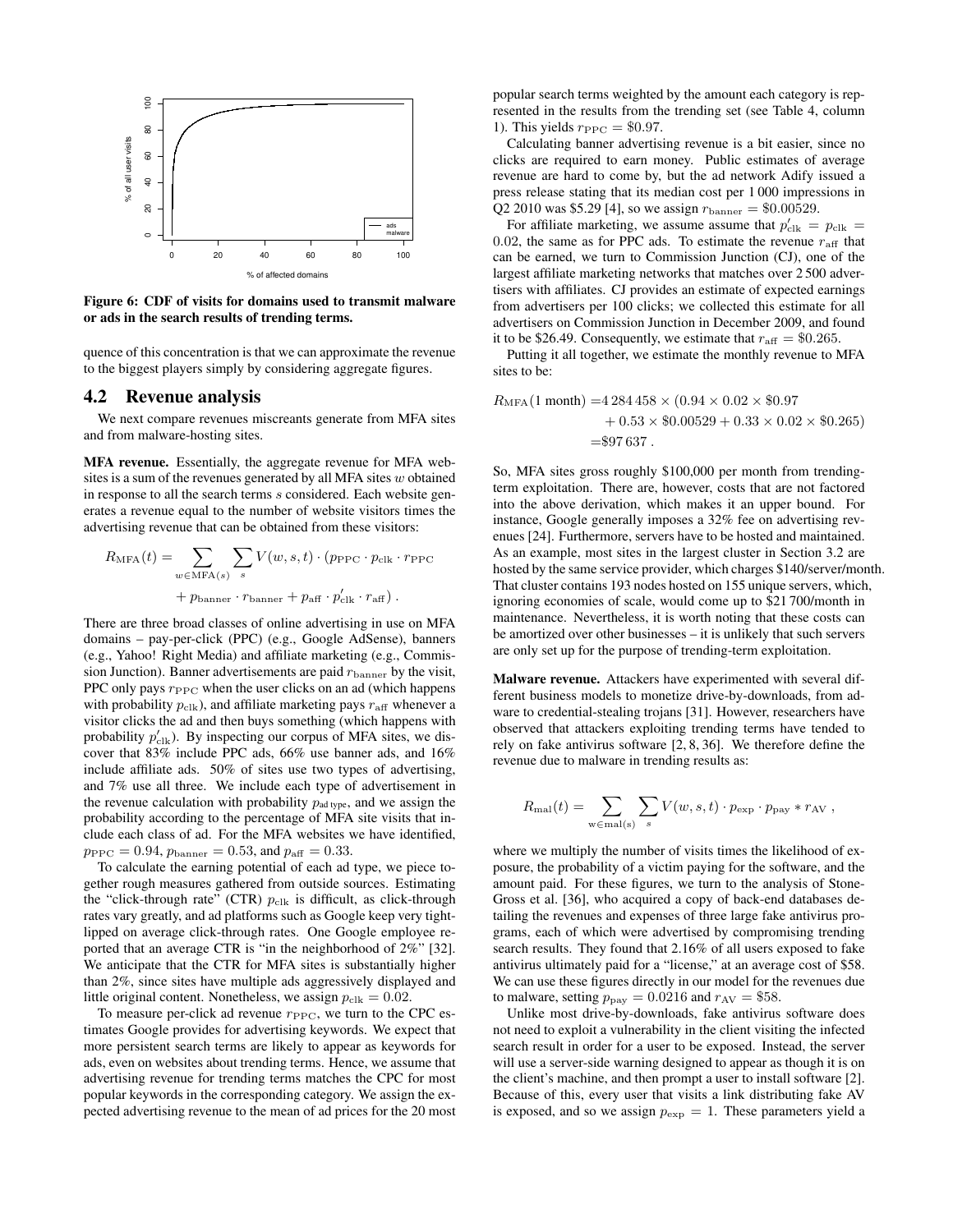

Figure 7: MFA prevalence in the top 10 search results fell after Google announced changes to its ranking algorithm on February 24, 2011, designed to counter "low-quality" results.

monthly revenue from malware of:

 $R_{\text{mal}}(1 \text{ month}) = 48\,975 \times 1 \times 0.0216 \times 58 \approx $61\,356$ .

Thus, malware sites (e.g., fake anti-virus sites) generate roughly \$60,000/month just from trending-term exploitation.

Here too, there are costs associated with deploying these sites, but server maintenance is a lot cheaper than in the case of MFA sites, given that most machines hosting malware have been compromised rather than purchased. Bots go for less than a dollar [5, and references therein], while a compromised server (presumably with high quality network access) goes at most for \$25 according to Franklin et al. [9]. Note that we do not adjust the returns on malware for the risk of being caught because the likelihood of being arrested for cyber-criminal activity is currently negligible in many jurisdictions where cyber-criminals operate.

One conclusion of this analysis is that malware and MFA hosting have quite different revenue models, but yield surprisingly similar amounts of money to their perpetrators. This lends further support to the hypothesis that they could be treated as substitutes.

### 5. SEARCH-ENGINE INTERVENTION

On February 24, 2011, following a series of high-profile reports of manipulation of its search engine (e.g., [33, 34]), Google announced changes to its search ranking algorithm designed to eradicate "low-quality" results [35]. Google defined low-quality sites as those which are "low-value add for users, copy content from other websites or sites that are just not very useful." The MFA sites examined in this paper certainly appear to match that definition. Because we were already collecting search results on the trending set, we can measure the effectiveness of the intervention in eradicating abuse targeting trending terms.

Figure 7 plots over time the average percentage of top 10 search results marked as MFA for terms in the trending set. From July to February, 3.1% of Google's top 10 results (solid line) for trending terms pointed to MFA sites, compared to 2.0% for Yahoo!'s top 10 results (dotted line). The vertical dashed line marks February 24, 2011, the day of Google's announcement. The proportion of MFA sites quickly fell, stabilizing a month later at a rate of 0.47% for Google. Curiously, Yahoo!'s share of top 10 MFA results also fell, to an average of 0.56%.

Landing in the top results tells only part of the story. The underlying popularity of the trending terms is also important. We compute the estimated site visits to MFA sites, which is more directly tied to revenue. Table 6 compares the number of visits referred to

|                    | <b>Monthly MFA visits</b> |                   |            |  |  |
|--------------------|---------------------------|-------------------|------------|--|--|
|                    | Pre-intervention          | Post-intervention | $%$ change |  |  |
| Google search      | 3 3 6 4 4 0 2             | 1788480           | $-47%$     |  |  |
| Google ads         | 2989821                   | 1763709           | $-41%$     |  |  |
| Other ads          | 374 556                   | 24 7 7 0          | $-93%$     |  |  |
| Yahoo!/Bing search | 1 302 314                 | 1448058           | $+11%$     |  |  |
| Google ads         | 1204928                   | 1424323           | $+18%$     |  |  |
| Other ads          | 95363                     | 23734             | $-75%$     |  |  |
| Total              | 4666716                   | 3236538           | $-31\%$    |  |  |

#### Table 6: Estimated number of visits to MFA and malware sites for trending terms.

by Google and Yahoo! search results before and after the intervention. Between July 24, 2010 and February 24, 2011, MFA sites attracted 4.67 million monthly visits on average. Between March 10 and April 24, 2011, the monthly rate fell 31% to 3.2 million.

However, the changes differed greatly across search engines. Referrals from Google search results fell by 47%, while on Yahoo! and Bing the visits increased by 11%. The table also distinguishes between whether the MFA site uses Google ads or another provider. 81% of MFA sites show Google ads, which is not surprising given Google's dominance in pay-per-click advertising. It is an open question whether Google might treat MFA sites hosting its own ads differently than sites with other ads. Striking them from the search results reduces Google's own advertising revenue. However, it is in Google's interest to provide high-quality search results, the amount of foregone revenue is small, and is likely to be partly replaced by other search results. Our figures support the latter rationale. Sites with Google ads fell by 1.2 million visits, or 41%. Visits to sites not using AdSense fell by 91%, but, in absolute terms, the reduction was smaller than for sites with Google ads. By contrast, Yahoo! results with Google ads rose by 18%.

Using the pre- and post-intervention MFA visit rates into the revenue equations developed in Section 4.2, the average monthly take for MFA sites has fallen from \$106 000 to \$74 000. If this reduction holds over time, what are the implications for miscreants? First, they may decide to devote more effort to manipulating Yahoo! and Bing, despite their lower market penetration, since the MFA revenues are growing more equitable in absolute terms. Second, malware becomes more attractive as an alternative source of revenue, so one unintended consequence of the intervention to improve search quality could be to foster more overtly criminal activities harming consumers. Third, revenue models based on advertising require volume, and external efforts that reduce traffic levels can cause significant pain to the miscreant. By contrast, malware offers substantially more expected revenue per visitor, and is therefore likely to be much more difficult to eradicate.

Given the striking change in MFA prevalence following Google's intervention, it is worth checking whether this intervention alters the significance of the empirical conclusions reached in Section 3.4. We included a dummy variable into the MFA regression reflecting whether Google's intervention had yet occurred, and found that this inclusion does not alter the significance of the dependent variables presented in Section 3.4.

### 6. RELATED WORK

Our work inscribes itself in the body of literature on understanding the underground online economy. Some of the early econometric work in that domain revolves around quantities bartered in underground forums [9], and on email spam campaigns [18, 22]. Grier et al. [10] extend this literature to Twitter spam. Along the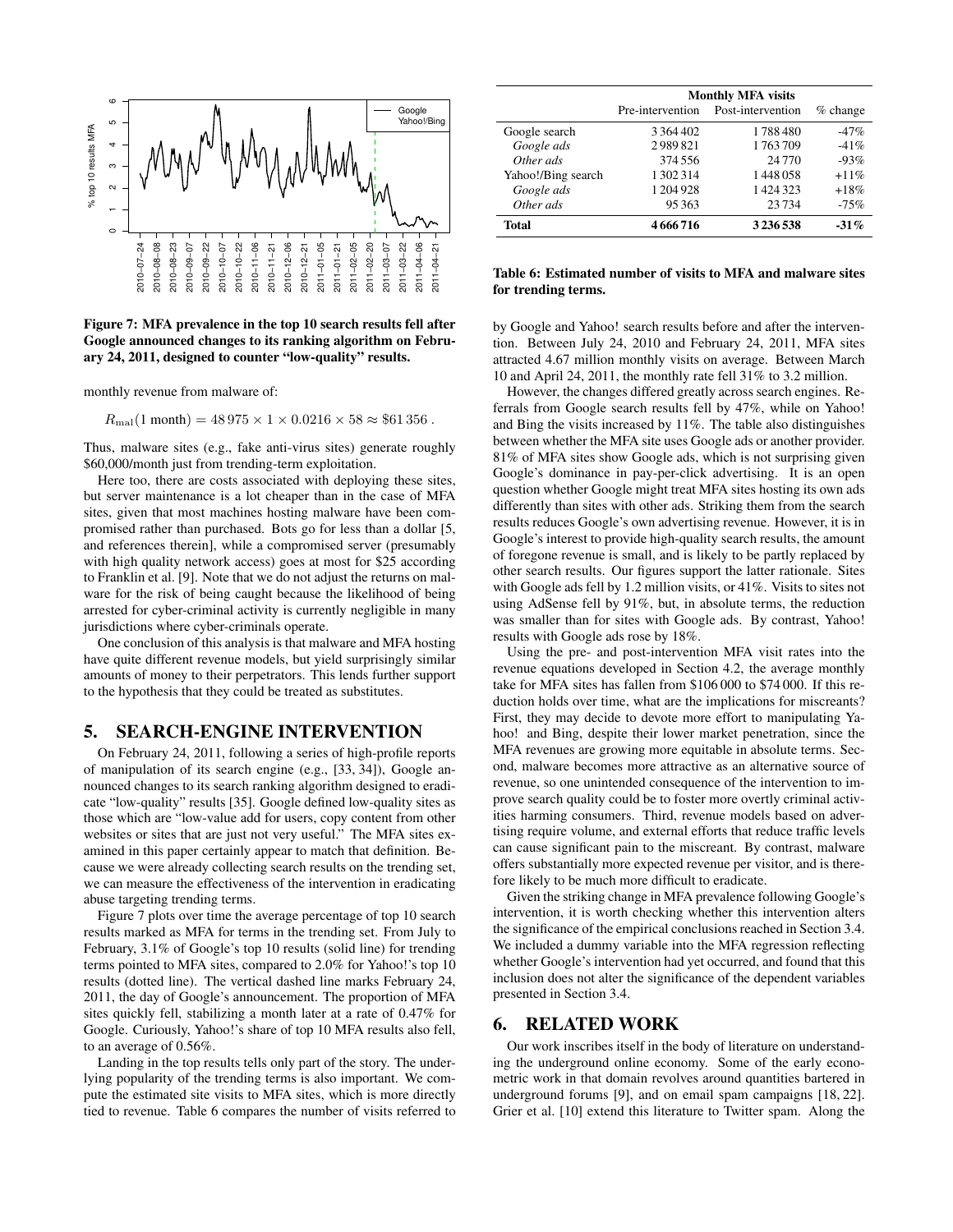same lines, Moore and Clayton have published a series of papers characterizing phishing campaigns [25, 26, 27].

More recently, a number of papers have also started to investigate web-based scams. Christin et al. [6] study a specific web-based social engineering scam ("one click fraud"). Provos et al. describe in details how so called "drive-by-downloads" are used to automatically install malware [30, 31]. Cova et al. [8] and Stone-Gross et al. [36] focus on fake anti-virus malware, and provide estimates of the amount of money they generate. Stone-Gross et al. calculate, through recovery of the miscreants' transactions logs, that anti-virus campaigns gross between \$3.8 and \$48.4 million a year. Affiliates funneling traffic to miscreants get between \$50,000 and \$1.8 million in over two months. These totals are markedly higher than what we obtain, but they consider all possible sources of malware (botnets, search engine manipulation, drive-by-downloads) whereas we only look at the much smaller subset of search engine manipulation based on trending term exploitation.

A few recent works consider search engine manipulation. Leontiadis et al. [20] investigate search engine manipulation to promote potentially illicit online drugs. John et al. [17] present a case study of recent search engine manipulation campaigns, confirming that trending-term exploitation is an attack vector of choice. They then devise countermeasures to thwart search engine manipulation.

Our approach differs from the related work in that we focus on a specific phenomenon – trending-term exploitation – by investigating how it is carried out (e.g., search-engine manipulation, Twitter spam), as well as its purpose: malware distribution and monetization through advertisements. Our analysis thus sheds light on a specific technique used by miscreants that search-engine operators are battling to fend off.

### 7. CONCLUSION

We have undertaken a large-scale investigation into the abuse of "trending" terms, focusing on the two primary methods of monetization: malware and ads. We have found that the the dynamic nature of the trends creates a narrow opportunity that is being effectively exploited on web search engines and social-media platforms. We have presented statistical evidence that the less popular and less financially lucrative terms are exploited most effectively, and that the spoils of abuse are highly concentrated among a few players. We have developed an empirically grounded model of the earnings potential of both malware and ads, finding that each attracts aggregate revenues on the order of \$100 000 per month. Finally, we have found that Google's intervention to combat low-quality sites has likely reduced revenues from trend exploitation by more than 30%.

There is a connection in our economic modeling to the battle over how to profit from typosquatting [28]. In both cases, Internet "bottom feeders" seek to siphon off a fraction of legitimate traffic at large scale. Several years ago, typosquatting was used in phishing attacks and to distribute malware. Today, however, typosquatting is almost exclusively monetized through pay-per-click and affiliate marketing ads [28], attracting hundreds of millions of dollars in advertising revenue to domain squatters via ad platforms.

The open question is whether a significant crackdown on, say, fake antivirus sales, will simply shift the economics in favor of lowquality advertising. However, while ad platforms might tolerate placing ads on typosquatted websites, advertising that lowers the quality of search results directly threatens the ad platform's core business of web search. Consequently, we are more optimistic that search engines might be willing to crack down on all abuses of trending terms, as we have found in our initial data analysis.

# 8. ACKNOWLEDGMENTS

We thank our anonymous reviewers for helpful feedback on this paper. This research was partially supported by CyLab at Carnegie Mellon under grant DAAD19-02-1-0389 from the Army Research Office, and by the National Science Foundation under ITR award CCF-0424422 (TRUST).

# 9. REFERENCES

- [1] Google Web Search API.
	- https://code.google.com/apis/websearch/.
- [2] M. Abu Rajab, L. Ballard, P. Mavrommatis, N. Provos, and X. Zhao. The nocebo effect on the web: an analysis of fake anti-virus distribution. In *Proc. USENIX LEET'10*, San Jose, CA, April 2010.
- [3] AdBlock. Adblock easy list. https://easylist-
- downloads.adblockplus.org/easylist.txt. [4] Adify. Adify vertical gauge shows steady growth in seven of
- eleven critical verticals. http://www.smartbrief.com/news/aaaa/ industryMW-detail.jsp?id=732F69A7-9192- 4E05-A261-52C068021634. Last accessed May 5, 2011.
- [5] N. Christin, S. Egelman, T. Vidas, and J. Grossklags. It's all about the Benjamins: Incentivizing users to ignore security advice. In *Proc. Financial Crypto.'11*, St. Lucia, Feb. 2011.
- [6] N. Christin, S. Yanagihara, and K. Kamataki. Dissecting one click frauds. In *Proc. ACM CCS'10*, pages 15–26, Chicago, IL, Oct. 2010.
- [7] G. Cooper and E. Herskovits. A Bayesian method for the induction of probabilistic networks from data. *Machine Learning*, 9(4):309–347, 1992.
- [8] M. Cova, C. Leita, O. Thonnard, A. Keromytis, and M. Dacier. An analysis of rogue AV campaigns. In *Proc. RAID 2010*, Ottawa, ON, Canada, September 2010.
- [9] J. Franklin, V. Paxson, A. Perrig, and S. Savage. An inquiry into the nature and causes of the wealth of internet miscreants. In *Proc. ACM CCS'07*, pages 375–388, Alexandria, VA, October 2007.
- [10] C. Grier, K. Thomas, V. Paxson, and M. Zhang. @spam: The underground in 140 characters or less. In *Proc. ACM CCS'10*, pages 27–37, Chicago, IL, October 2010.
- [11] Z. Gyöngyi and H. Garcia-Mollina. Link spam alliances. In *Proc. VLDB'05*, pages 517–528, Trondheim, Norway, Aug. 2005.
- [12] Experian Hitwise. Experian hitwise reports bing-powered share of searches reaches 30 percent in march 2011, April 2011. http://www.hitwise.com/us/presscenter/press-releases/experian-hitwisereports-bing-powered-share-of-s/.
- [13] Google Inc. Google insights for search. http://www.google.com/insights/search/.
- [14] Google Inc. Google traffic estimator. https://adwords.google.com/select/ TrafficEstimatorSandbox.
- [15] Google Inc. Google trends. http://www.google.com/trends/.
- [16] T. Joachims, L. Granka, B. Pang, H. Hembrooke, and G. Gay. Accurately interpreting clickthrough data as implicit feedback. In *Proc. ACM SIGIR'05*, pages 154–161, Salvador, Brazil, Aug. 2005.